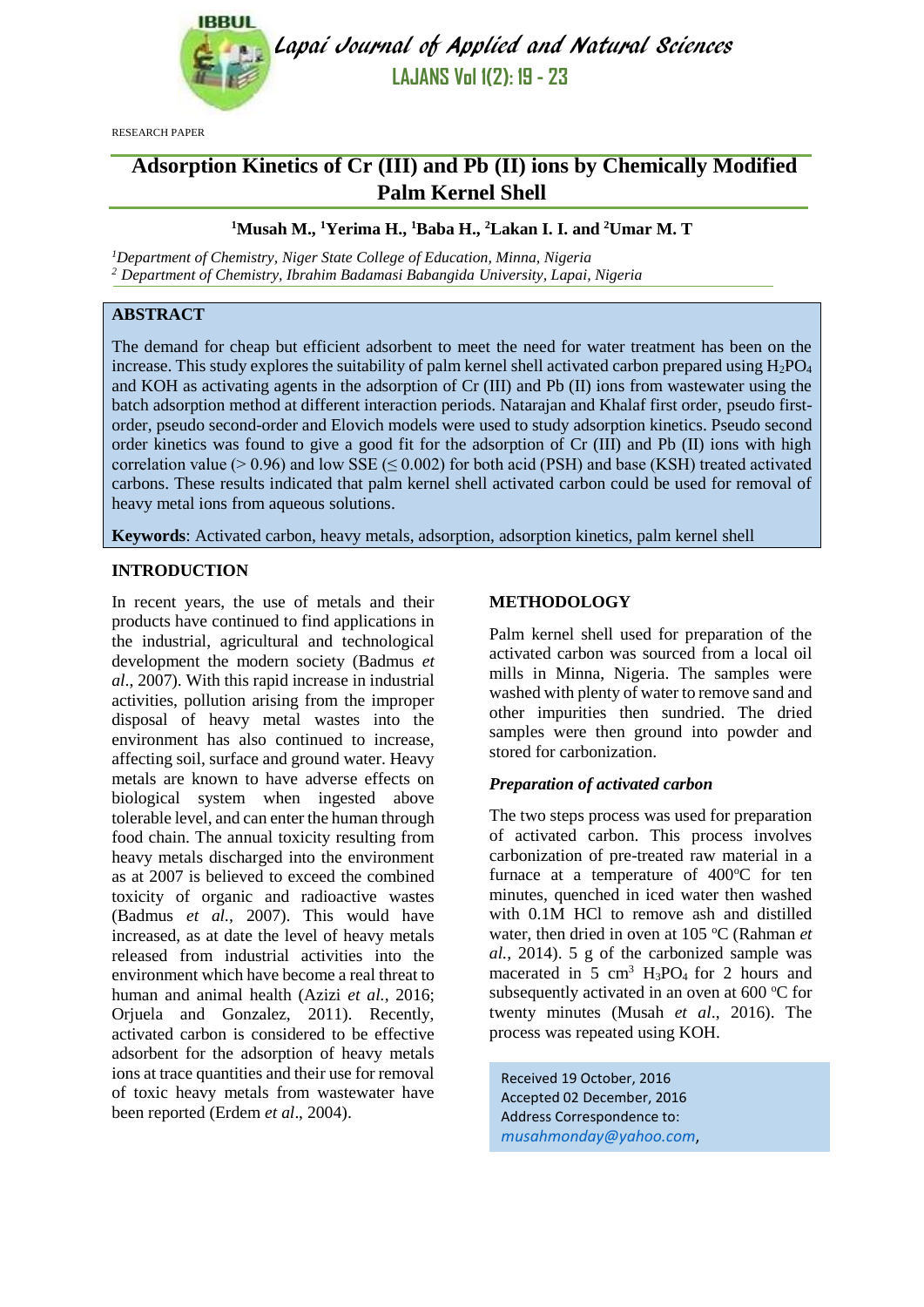# *Analysis*

Batch experiments with the activated carbons were used to study the effect of contact time on adsorption of lead (II) and chromium (III) ions. Lead and Chromium solutions were prepared by dissolving known quantities of AR grade  $Pb(NO<sub>3</sub>)<sub>2</sub>$  and  $Cr(NO<sub>3</sub>)<sub>3</sub>.9H<sub>2</sub>O$  in distilled water. The stock solutions were diluted to desired concentrations using the dilution factor. Solution of each metal  $(20 \text{ cm}^3)$  was interacted with 0.2 g of the adsorbent in a beaker at 200 rpm and 28±2 °C for 60, 120, 180, 240 and 300 mins. Concentrations of Pb(II) and Cr(III) ions in the solutions were determined before after interaction with activated carbon using Atomic Absorption Spectrophotometer (Buck Scientific model 210 VGP). Removal efficiency (%) is as follows:

$$
RE(\%)=( (C_0 - C_f)/C_o) \times 100 \tag{1}
$$

Where

*C<sup>o</sup>* is the concentration of heavy, metal ion before interaction.

 $C_f$  is the concentration of heavy metal, ion after interaction.

The amount of ions adsorbed at time *t* (*qt*) was calculated using the formula below:

$$
q_t = ((C_0 - C_f)/m) \times v \tag{2}
$$

Where

*v* is the volume of aqueous solution used for interaction

*m* is the mass of adsorbent used

## **Adsorption Kinetics**

Pseudo first order, Pseudo second order, Natarajan and Khalaf first order and Elovich models were tested to fit the kinetics of the adsorption process.

## **Pseudo first order equation**

The adsorption kinetic equation for pseudo first order is expressed as:

 $log(q_e-q_t) = log(q_e) - (k_1/2.303)t$  (3)

Where:

*q<sup>e</sup>* and *q<sup>t</sup>* are adsorption capacities at equilibrium and time  $t$ , respectively  $(mg.g^{-1})$ .

 $k_l$  is the rate constant for Pseudo first order (min<sup>-1</sup>) reaction.

When values of log  $(q_e - q_t)$  were correlated linearly with *t*. The plot of  $log (q_e - q_t)$  versus t gives a relationship that is linear from which *k<sup>t</sup>* and *q<sup>e</sup>* can be determined from the slope and intercept of the plot (Bernard *et al*., 2013).

#### **Pseudo second order equation**

The expression for pseudo second order model is presented in equation (4):

$$
(t/qt) = 1/k2qe2 + (1/qe)t
$$
 (4)

Where:

 $k_2$  is the rate constant for Pseudo second order  $(g.mg^{-1}.min^{-1})$  reaction.

A plot of *(t/qt)* against *t* is expected to give a linear relationship from where  $q_e$  and  $k_2$  can be determined from the intercept and slope of the plot (Santuraki and Muazu, 2015).

#### **Test of Kinetic model of Pseudo first-order and Pseudo second-order Reactions**

The suitability of pseudo first and second order kinetic models in describing the sorption process was verified by Sum of Squares Error (SSE, %):

$$
SSE(\%) = \sqrt{(qe(exp) - qe(cd))^2/N}
$$
 (5)

Where:

N is the number of data points.

 $q_{e$ (cal) is the calculated adsorption capacity at equilibrium (mg/g)

 $q_{e(\text{exp})}$  is the experimental adsorption capacity at equilibrium (mg/g) (Musah and Birnin-Yauri, 2011).

**Natarajan and Khalaf first order kinetic equation** 

$$
Log(C_0/C_t) = (k/2.303)t
$$
 (6)

Where

 $C<sub>o</sub>$  and  $C<sub>t</sub>$  are concentrations (mg l<sup>-1</sup>) at time zero and time t respectively.

 $k =$  first order adsorption rate constant (min1) which was calculated from slope of the plot log  $(C<sub>o</sub>/C<sub>t</sub>)$  against t (Meera and Ganesan, 2015).

## **The Elovich equation**

The Elovich model equation is expressed as: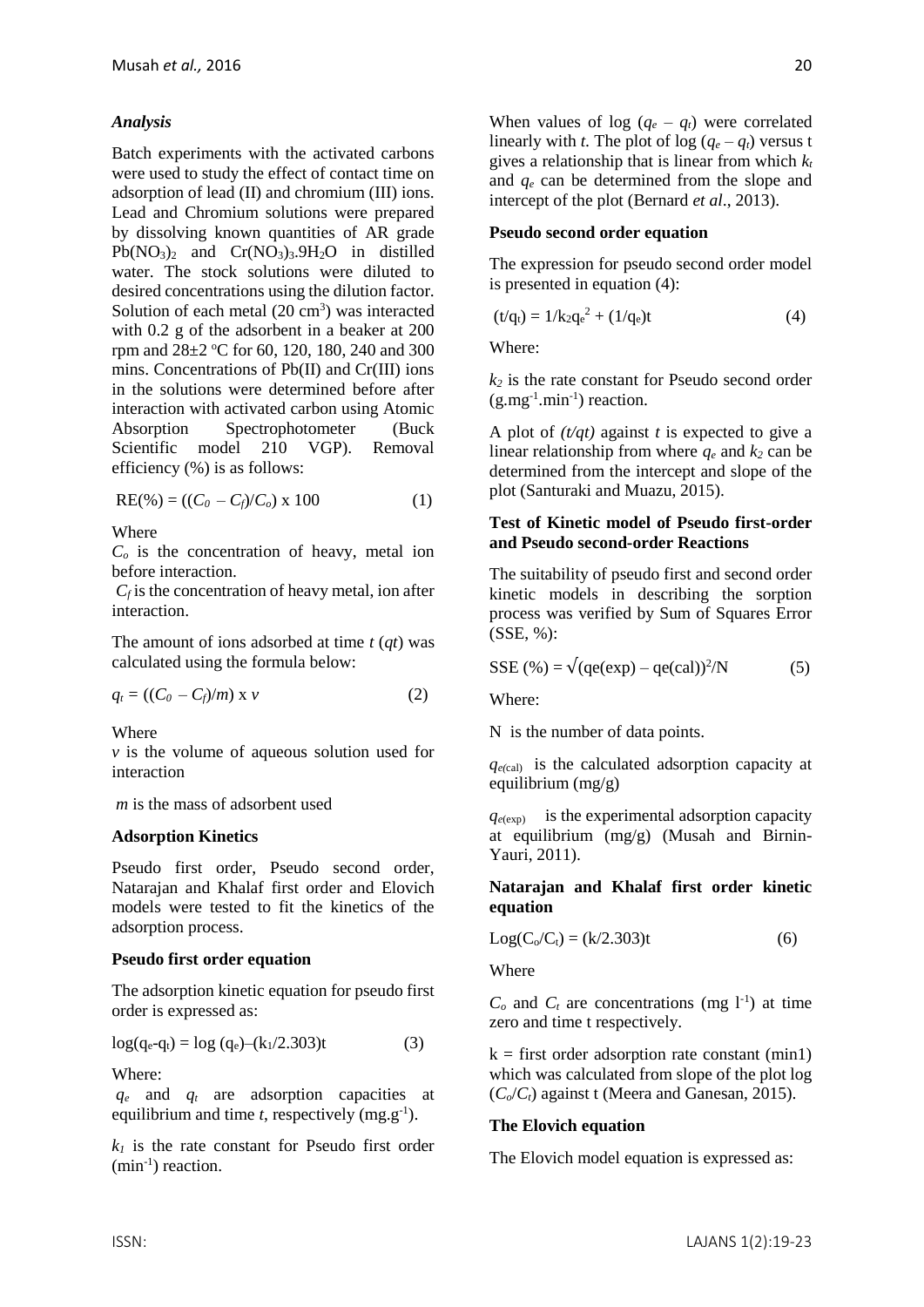$q_t = (1/\beta) \ln(\alpha\beta) + (1/\beta) \ln t$  (7)

 $\alpha$  is adsorption rate (mg.g<sup>-1</sup>.min<sup>-1</sup>)

 $β$  is the extent of surface coverage

## **RESULTS AND DISCUSSION**

The results of the various experiments carried out are presented in the tables below:

Plot of  $q_t$  versus ln  $(t)$  yields a linear relationship with a slope of  $(1/\beta)$  and an intercept  $(1/\beta)$ In( $\alpha\beta$ ) (Farouk and Yousef, 2015).

| Table 1: Pseudo first order parameters for adsorption of Pb (II) and Cr (III) |  |  |  |  |  |  |  |  |  |
|-------------------------------------------------------------------------------|--|--|--|--|--|--|--|--|--|
|-------------------------------------------------------------------------------|--|--|--|--|--|--|--|--|--|

|       |                | <b>PSH</b> |             |            |                |                 | <b>PSK</b>  |            |           |
|-------|----------------|------------|-------------|------------|----------------|-----------------|-------------|------------|-----------|
| Ions  | $\mathbb{R}^2$ | K۱         | $q_e$ (cal) | $q_e(exp)$ | $SSE(%)$ $R^2$ | $k_1$           | $q_e$ (cal) | $q_e(exp)$ | $SSE(\%)$ |
| Cr    | 0.020          | $-0.004$   | 0.010       | 0.183      | 0.078          | $0.299 - 0.015$ | 0.005       | 0.164      | 0.071     |
| (III) |                |            |             |            |                |                 |             |            |           |
| Pb    | 0.013          | $-0.004$   | 0.008       | 0.182      | 0.078          | $0.031 - 0.006$ | 0.005       | 0.0173     | 0.075     |
| (II)  |                |            |             |            |                |                 |             |            |           |

 $PSH =$  palm kernel shell activated carbon modified with  $H_3PO_4$ ;  $PSK =$  palm kernel shell activated carbon modified with KOH

Table 2: Pseudo second order parameters for adsorption of Pb (II) and Cr (III)

|         |       | PSH   |             |       |                                                                                                           |                |       | <b>PSK</b>  |            |            |
|---------|-------|-------|-------------|-------|-----------------------------------------------------------------------------------------------------------|----------------|-------|-------------|------------|------------|
| Ions    | $R^2$ | k2    | $q_e$ (cal) |       | $q_e(exp)$ SSE(%) $\Box$                                                                                  | $\mathbb{R}^2$ | $K_2$ | $q_e$ (cal) | $q_e(exp)$ | $SSE(\% )$ |
| Cr(III) | 0.974 | 0.314 | 0.189       | 0.183 | 0.002                                                                                                     | 0.966          | 0.289 | 0.172       | 0.164      | 0.004      |
| Pb(II)  | 0.996 | 0.335 | 0.189       | 0.182 | 0.003                                                                                                     | 0.989          | 0.532 | 0.179       | 0.117      | 0.002      |
| DCIL    |       |       |             |       | $\sim 1$ as the set of start and set of a set of set of $\sim 10^{\circ}$ s for start II DO $\sim 100V$ . |                |       |             |            |            |

 $PSH =$  palm kernel shell activated carbon modified with  $H_3PO_4$ ;  $PSK =$  palm kernel shell activated carbon modified with KOH

Table 3: Natarajan and Khalaf first order parameters for adsorption of Pb (II) and Cr (III)

|      |            | <b>PSH</b>                                 |                      | DCV<br>rov       |       |              |
|------|------------|--------------------------------------------|----------------------|------------------|-------|--------------|
|      | Sample     | $\mathbf{R}^2$                             | K١                   | $\mathbf{D}^2$   | V     |              |
|      | $Cr$ (III) | 0.781<br>0.005                             |                      | 0.833            | 0.004 |              |
|      | $Pb$ (II)  | 0.006<br>771                               |                      | 0.770            | 0.004 |              |
| DOTT |            | $1 \quad 1 \quad 11$<br>$\cdots$<br>$\sim$ | 1.01<br>$\mathbf{1}$ | $1.1$ II DO DOIZ |       | $1 \quad 11$ |

 $PSH =$  palm kernel shell activated carbon modified with  $H_3PO_4$ ;  $PSK =$  palm kernel shell activated carbon modified with KOH

| Table 4: Elovich model parameter for adsorption of Pb (II) and Cr (III) |  |  |  |
|-------------------------------------------------------------------------|--|--|--|
|-------------------------------------------------------------------------|--|--|--|

|          |       | PSH   |                |       | PSK   |                |  |
|----------|-------|-------|----------------|-------|-------|----------------|--|
| Sample   |       | α     | $\mathbf{R}^2$ |       |       | $\mathbf{R}^2$ |  |
| Cr (III) | 25.71 | 0.017 | 0.903          | 25.97 | 0.011 | 0.901          |  |
| Pb(II)   | 25.55 | 0.021 | 0.888          | 40.65 | 0.113 | 0.878          |  |

Pseudo first-order, pseudo second-order, Natarajan and Khalaf first order and elovich models were used to test the data obtained from the study. Samples with correlation coefficient  $(R<sup>2</sup>)$  values close or equal to one (1) is considered acceptable for a given kinetic model. A high  $R^2$  value indicates that the model successfully describes the adsorption kinetics. The highest correlation coefficient  $(R^2)$  for

pseudo first-order reaction was experienced when PSH used as adsorbent at 0.484 which is higher than the 0.403 obtained when PSK was used. These values are lower than the 0.944 reported for adsorption of Cd (II) from aqueous solution (Meera and Ganesan, 2015). The first order rate constants  $(k_1)$  relatively were low. Maximum of -0.004 was obtained for PSH and -0.015 for PSK which are also lower than -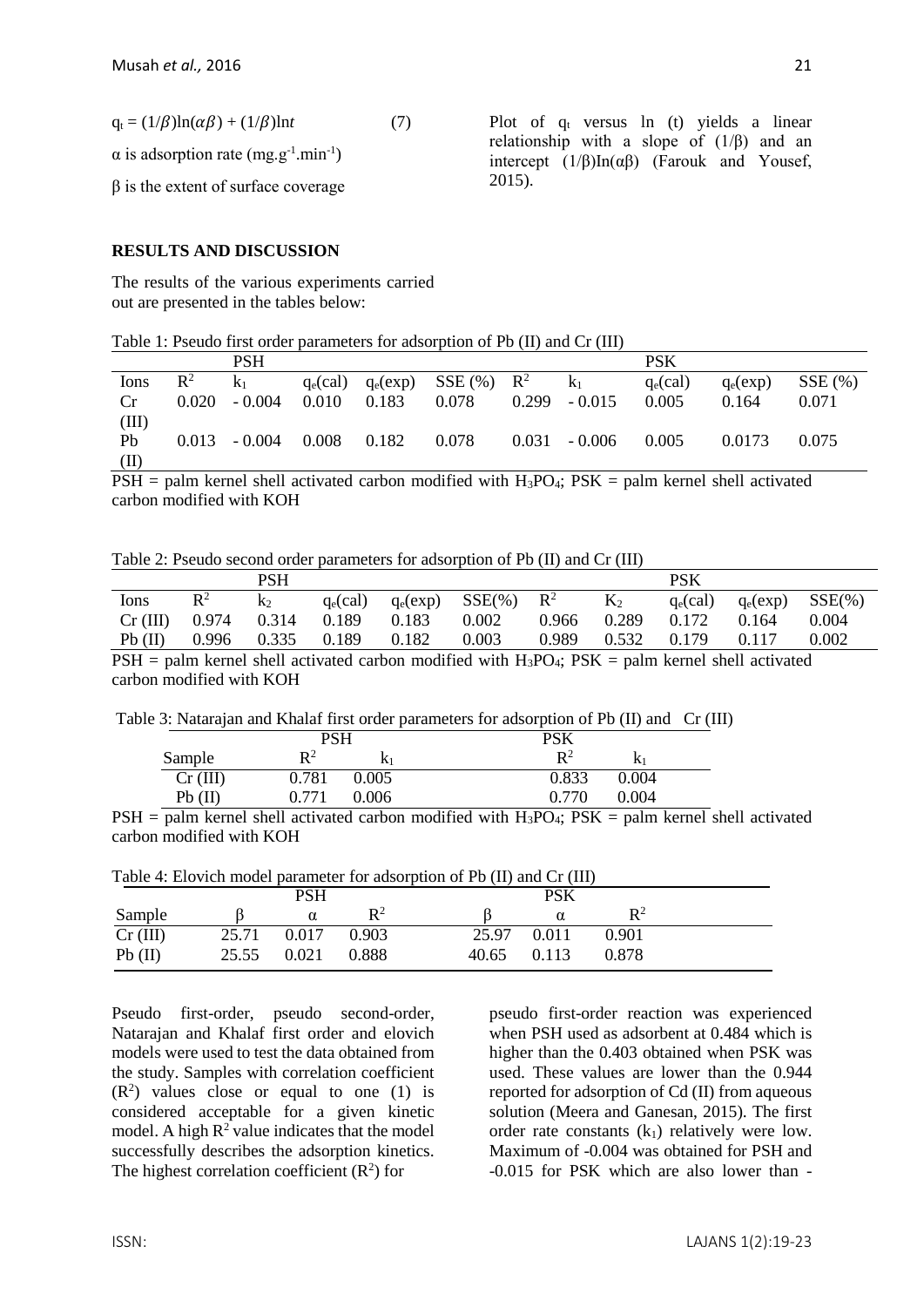0.027 and - 0.028 obtained for the adsorption of Cu (II) and Pb (II) ions from simulated wastewater (Ejikeme *et al*., 2011). Wide difference also existed between *qe(cal)* and *qe(exp)* for the first order reaction. These low values indicate that the adsorption of the heavy metal ions does not follow pseudo first order kinetics; the smaller the difference between *qe(cal)* and *qe(exp)* the better the fit of the model.

Correlation coefficient  $(R^2)$  values for pseudo second-order were higher than those of pseudo first order and Natarajan and Khalaf kinetics;  $R^2$ values obtained were greater than 0.966 and *qe(cal)* and *qe(exp)* values were close than when compared with pseudo first-order-kinetic model. The high  $R^2$  values of pseudo secondorder kinetic model indicate a good fit of the model for the sorption process. From the study, it can therefore be inferred that the adsorption of Pb (II) and Cr (III) ions followed pseudo second-order kinetic model.

The applicability of pseudo first-order and pseudo second-order reaction kinetic models was verified using the sum of error squares (% SSE). The higher the value of  $\mathbb{R}^2$  and the lower the values of %SSE obtained, the better will be the fit of the model; sample with least % SSE is usually accepted for a given model. The findings indicate that %SSE for pseudo secondorder is lower than that of pseudo first-order which further showed that the adsorption process followed pseudo second-order model. Similar processes were reported for the adsorption of Cd (II) Pb (II) onto activated carbon and prepared from agricultural wastes (Meera and Ganesan, 2015; Ejikeme *et al*., 2011). The parameter  $\alpha$  in the Elovic model represent chemisorptions and *β* is related to the extent of surface coverage and activation energy of chemisorptions (Badmus *et al*., 2007). The results obtained suggest adsorption is a chemisorptions process (Senthilkumaar *et al*., 2010).

## **Conclusion**

The study revealed the suitability of chemically modified palm kernel in the removal of heavy metal ions from aqueous solutions. Results of the study indicate that the palm kernel shell activated carbon can be used as adsorbent for the adsorption of Pb (II) and Cr (III) from aqueous solution and the process followed a pseudo second adsorption kinetic model.

#### **Acknowledgement**

The authors are grateful to Madam Lami Monday of Ibrahim Badamasi Babangida University, Lapai, Mr Musa Baba Kuta of the Federal University of Technology, Minna, Dr A. U. Itodo of the University of Agriculture, Makurdi Nigeria for their support.

#### **REFERENCES**

- Azizi, S., Kamika, I. and Tekere, M. (2016). Evaluation of heavy metal removal from wastewater in a modified pACKed bed biofilm reactor. *PLoS ONE*, 11(5):1-13. Doi:10.1371/journal.pone.0155462
- Badmus, M.A.O., Audu, T.O.K. and Anyata, B.U. (2007). Removal of lead ion from industrial wastewaters by activated carbon prepared from periwinkle shells (*Typanotonus fuscatus*). *Turkish Journal of Engineering and Environmental Science*. 31:251-263.
- Farouk, R. and Yousef, N .S. (2015). Equilibrium and kinetics studies of adsorption of Copper (II) ions on natural biosobent. *International Journal of Chemical Engineering and Application.* 6(5), 310-324
- Meera, M. S. and Ganesan, T.K. (2015). Adsorption isotherm and kinetics studies of cadmium (II) ions removal using various activated carbons derived from agricultural bark wastes: A comparative study. *Journal of Chemical and Pharmaceutical Research*, 7(4),1194- 1200
- Musah, M**.** and Birnin-Yauri, A.U.(2011). Removal of  $Mn^{2+}$  and  $Cu^{2+}$  from Aqueous Solution by Activated Carbon from Palm Kernel Shell. *Biological and Environmental Sciences Journal for the Tropics,* 8(2),150-153
- Orjuela, J. P. and Gonzalez, A. (2011). Model of heavy metals adsorption system using the S-Layer of *Basillus spaericus*. Proceeding of the 2011 COMSOL Conference, Boston
- Rahman, A., Sa'ad, B., Shaidan, S. and Rizal, S. (2014). Adsorption characteristics of malachite green on activated carbon derived from rice husks produced by chemical and thermal processes.